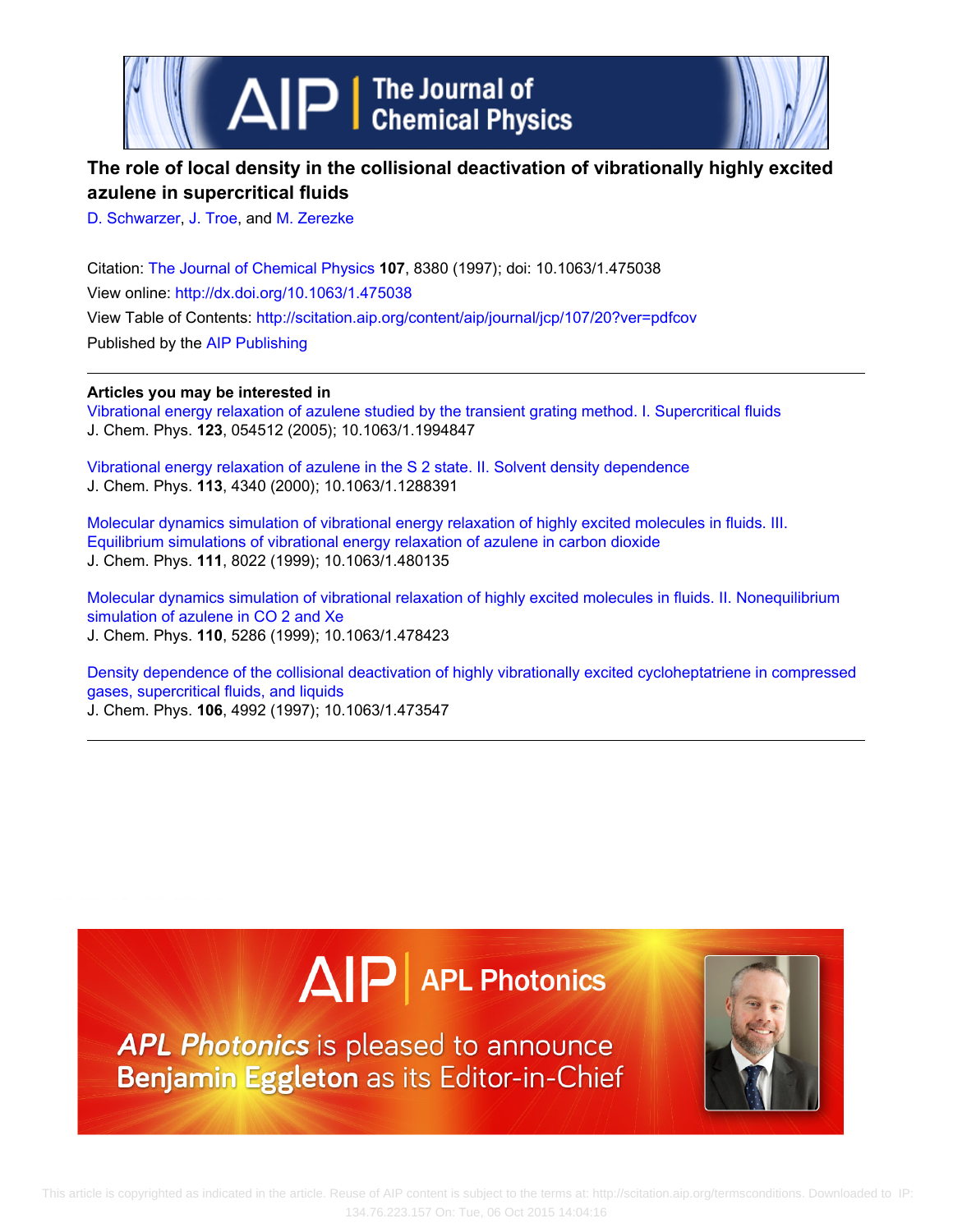# **The role of local density in the collisional deactivation of vibrationally highly excited azulene in supercritical fluids**

D. Schwarzer, J. Troe, and M. Zerezke

*Max-Planck-Institut für biophysikalische Chemie, Am Faßberg, D-37077 Göttingen, Germany* 

 $(Received 15 July 1997; accepted 19 August 1997)$ 

The collisional deactivation of vibrationally highly excited azulene was studied from gas into compressed liquid phase by pump-and-probe picosecond laser spectroscopy. Collisional deactivation rates were compared with solvatochromic shifts  $\Delta \nu$  of the azulene  $S_3 \leftarrow S_0$  absorption band under identical conditions. Employing supercritical fluids at pressures between 0.03 and 4000 bars and temperatures between 298 and 640 K, measurements covering the complete gas–liquid transition were performed. For the energy transfer experiments, azulene with an energy of  $\sim$  20000 cm<sup>-1</sup> was generated by laser excitation into the  $S_1$ - and internal conversion to the  $S_0^*$ -ground state. The subsequent loss of vibrational energy was monitored by following the transient absorption at the red wing of the  $S_3 \leftarrow S_0$  absorption band near 290 nm. Transient signals were converted into energy-time profiles using hot band absorption coefficients from shock wave experiments for calibration and accounting for solvent shifts of the spectra. Under all conditions, the energy decays were found to be exponential with phenomenological deactivation rate constants *kc* .  $k_c$  and spectral shifts  $\Delta \nu$  showed quite similar density dependences: the low pressure linear increase of both quantities with density  $\rho$  at higher densities starts to level off, before it finally becomes stronger again. The parallel behavior of energy transfer rate constants and solvent shifts becomes particularly apparent near to the critical point: measurements in propane at 3 K above the critical temperature showed that  $k_c$  and  $\Delta \nu$  are essentially constant over a broad density interval near to the critical density. These observations suggest that both quantities are determined by the same local bath gas density around the azulene molecule. By Monte Carlo simulations it is shown that  $k_c(\rho)$ follows an isolated binary collision  $(IBC)$  model, if the collision frequency  $Z$  is related to the radial distribution function  $g(r)$  of an attractive hard-sphere particle in a Lennard-Jones fluid. Within this model, average energies  $\langle \Delta E \rangle$  transferred per ethane–azulene collision are temperature independent between 298 and 640 K and pressure independent between 0.03 and 4000 bars. By means of radial distribution functions the density dependence of  $\Delta v$  can be represented as well.  $\odot$  1997 American *Institute of Physics.* [S0021-9606(97)01344-5]

#### **I. INTRODUCTION**

Collisional energy transfer of vibrationally highly excited molecules is of great importance for understanding many gas phase reactions. Therefore, considerable effort has been expended over the last decade to obtain detailed information about this process. In particular, direct time-resolved experiments have been performed employing spectroscopic techniques.<sup>1,2</sup> Activated molecules often were prepared by light absorption into electronically excited states undergoing fast internal conversion to the electronic ground state. The subsequent decay of vibrational energy was monitored by time resolved UV absorption,  $3-6$  IR emission,  $7,8$  energyselective photoionization, $9$  or by other techniques. By means of calibrated UV absorption coefficients, IR emission intensities, or ionization quantum yields, the transient signals led to the average energy  $\langle \Delta E \rangle$  transferred per collision and its energy dependence.<sup>10</sup> Though not all details of the observed vibrational energy transfer in the gas phase are understood, considerable progress towards its quantitative characterization could be achieved. $11-14$ 

Collisional energy transfer of vibrationally highly excited polyatomic molecules in the liquid phase was studied far less extensively<sup>15–22</sup> with less clear results. For this reason, we recently studied the collisional deactivation of azulene with an initial internal energy of  $19000 \text{ cm}^{-1}$  from the gas to the compressed liquid phase in a variety of supercritical solvents.<sup>23</sup> It was shown that collisional deactivation rate constants  $k<sub>c</sub>$  in helium linearly depend on density up to at least 16 mol/ $\ell$ . For other collider gases like xenon,  $CO_2$ , and ethane, this linearity was only found up to densities of about 1 mol/*l* . At higher densities the increase of the energy transfer rate slows down. These observations appear to be of more general significance because recent studies with excited cycloheptatriene<sup>24</sup> led to quite similar results.

For xenon,  $CO<sub>2</sub>$ , and ethane, deviations of  $k_c$  from linearly extrapolated gas phase values were observed to occur at collision frequencies near to  $Z = 0.3$  ps<sup>-1</sup>.<sup>23</sup> Since 1/*Z* is of the same order of magnitude as the lifetime of collision complexes, it was suggested<sup>23</sup> that a reduction of the effective collision frequency by shielding of the excited molecule through collision partners might be the reason for the comparably low deactivation rate constants at high densities. The assumption that no energy transfer occurs in a collision of a bath gas molecule with excited azulene at a site which is occupied by another collider, and estimation of the fractional coverage of azulene with a simple Langmuir adsorption iso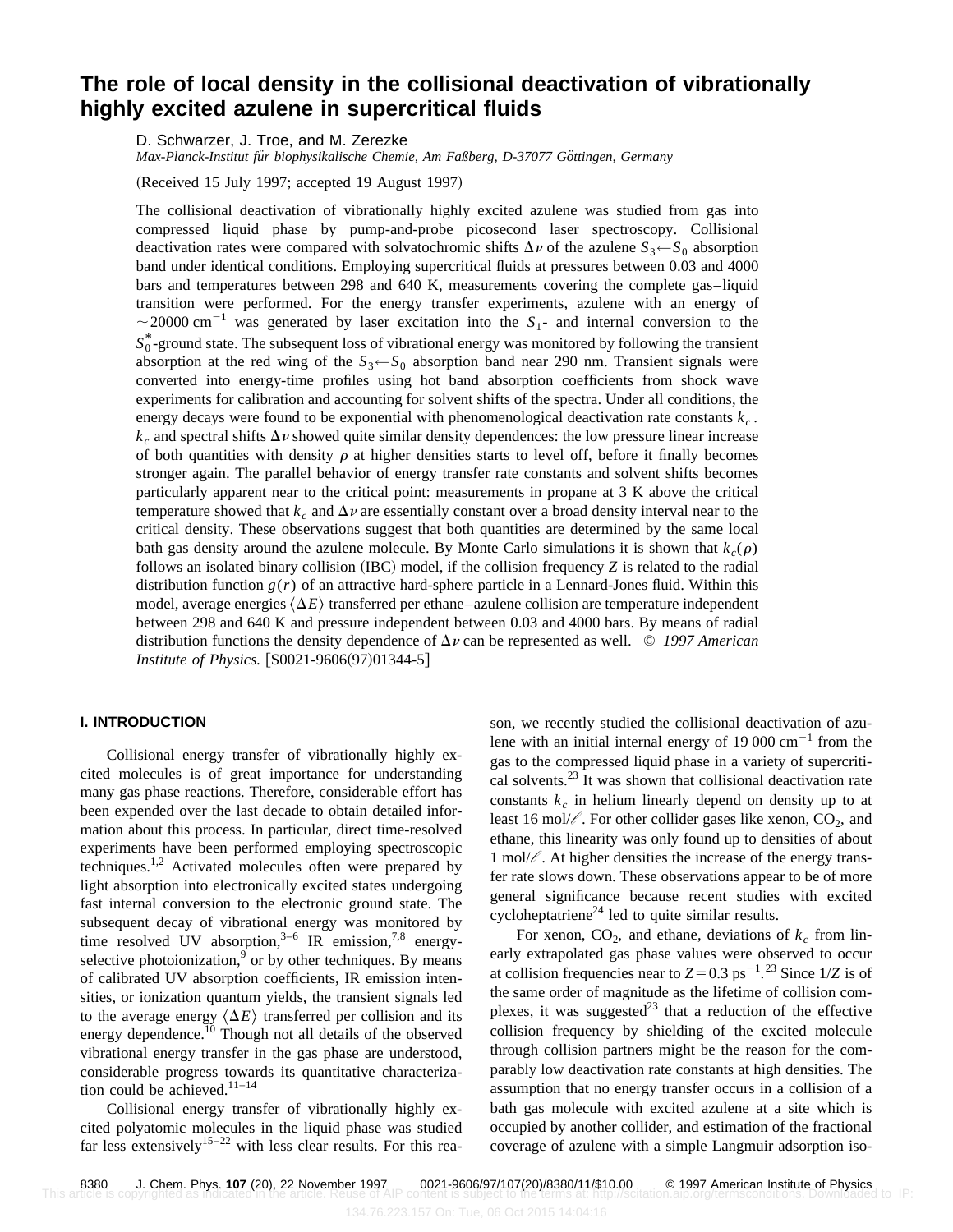therm model, led to a surprisingly successful description of the collisional deactivation up to liquid densities corresponding to  $Z > 10 \text{ ps}^{-1}$ . Collisional energy transfer experiments of azulene in binary supercritical xenon/ethane gas mixtures,<sup>25</sup> which at high densities suggest a preferential solvation of azulene with xenon, strongly supported these ideas.

The simple collision model implies that the energy transfer rate constant  $k_c$  in a dense environment is directly proportional to the ''coverage'' of the excited molecule by collision partners. If one relates this quantity to the local density, one may in turn try to relate  $k_c$  to other observables which also probe the immediate surrounding of the solute. An observable of this kind, e.g., can be the solvatochromic shift of the solute absorption spectrum. Shifts of the azulene  $S_3 \leftarrow S_0$  absorption band as a function of the solvent density have been reported already in Ref. 23. As local density variations become even more pronounced in the vicinity of the critical point, we have extended our measurements both of  $k_c$ and  $\Delta \nu$  into the near-critical range. Propane was used as the solvent for these studies. In this region, the strong density changes related to enhanced cluster formation markedly increase the local density of the solvent around the solute with respect to the bulk, such that parallel effects on energy transfer rates and solvent shift might be expected. Cluster formation leads to large negative solute partial molar volumes of dilute organic solutes in supercritical solvents, $26$  and quite generally manifests itself in enhanced solvatochromic shifts of absorption<sup>27</sup> and fluorescence<sup>28</sup> bands of dissolved organic probe molecules. Theoretically it was treated using fluctuation theory.<sup>29</sup> Molecular dynamics simulations<sup>30</sup> with Lennard-Jones fluids under near-critical conditions confirmed that the solute environment is changed with respect to the bulk, but the identity of the solvent molecules in the cluster changes frequently. Recently, the vibrational relaxation time of a single excited carbonyl mode in  $W({\rm CO})_6$  was found to be anomalously short in supercritical  $CO<sub>2</sub>$  near to the critical point.<sup>31</sup> This observation was interpreted in terms of enhanced cluster formation and related to local density effects as they are manifest also in spectral properties.

In the present work we extended our earlier experiments to broader pressure ranges and to temperatures closer to and more distant from the critical temperature. We show that  $k_c$ indeed is closely related to the local solvent density such as expressed by solvatochromic shifts  $\Delta \nu$  of the azulene  $S_3 \leftarrow S_0$ absorption band. The observed density dependence of the collisional energy transfer process suggests that isolated binary collision (IBC) models can be used, if one expresses the collision frequency *Z* in terms of the radial distribution function  $g(r)$  around the solute. Simulating solute–solvent interactions by an attractive hard-sphere potential, we determined *g*(*r*) in Monte Carlo simulations and were able to reproduce the entire density and temperature dependence of  $k_c$  in the framework of the IBC model. This implies that only *Z* is influenced by density but not the average energy transferred per collision  $\langle \Delta E \rangle$ , which would be the same in the gas as in the liquid phase. Expressing the solvent shift of electronic levels by means of  $g(r)$ , the density dependence of  $\Delta v$  can also be described in detail.

#### **II. EXPERIMENTAL TECHNIQUE**

In our experiments azulene with a vibrational energy between 19 000 and 20 500  $\text{cm}^{-1}$  was generated by laser excitation into the  $S_1$  state and subsequent internal conversion to the  $S_0$  electronic ground state; the preparation of the  $S_0^*$ states is achieved within 1 ps.<sup>32</sup> The loss of vibrational energy was monitored on the red wing of the  $S_3 \leftarrow S_0$  transition by probe pulses at a wavelength of 290 nm. The energy dependence of absorption coefficients  $\epsilon$  in this part of the azulene spectrum is well characterized (see below), allowing for a conversion of transient absorption signals into energy decay curves.

For experiments at high bath gas densities  $(>0.5 \text{ mol}/\ell)$ , the required pump and probe pulses were generated with a colliding pulse mode-locked dye laser. Its output pulses at a wavelength of 620 nm were amplified in a three stage Nd:YAG laser pumped dye amplifier<sup>33</sup> to energies of  $\sim$ 140  $\mu$ J. After recompression and focusing part of the energy into a 1 cm water cell generating a white light continuum, an interference filter was used to select the desired pump light at 580 nm which was amplified in two subsequent Rhodamine 6G dye cells. The probe wavelength of 290 nm was generated by frequency doubling part of the light in a potassium dihydrogen phosphate (KDP) crystal. Excitation and probe energies were  $\sim 60$  and 2  $\mu$ J, respectively. Both laser pulses were fed into a standard pump-and-probe interferometer, recombined, and collinearly focused into the sample cell. The relative plane of polarization was adjusted to 54.7°. Probe energies were determined in front of and behind the sample cell by means of photodiodes. Behind the sample, an interference filter for the probe wavelength was used to block transmitted excitation light. The width of the cross correlation of pump and probe laser pulses was  $\Delta \tau$ =0.65 ps (full width at half maximum), i.e., adequate to monitor all processes following the 1 ps preparation of excited states.

Experiments at high densities with bath gas pressures up to 1000 bars and temperatures between 298 and 640 K were performed in a heatable high pressure cell with an optical path length of 20 mm. Sapphire windows with a thickness of 10 mm and an aperture of 7 mm were used. Temperatures were determined with an accuracy of 0.2 K. The precision in determining pressures below 100 bars was 0.1 bar; at higher pressures, it was 1%. Azulene concentrations were adjusted to an optical density of  $1.0-1.5$  at 290 nm (corresponding to  $2\times10^{-4}$  mol/ $\ell$ ) which was sufficient to avoid azulene– azulene collisions during the collisional deactivation process.

For low pressure experiments, pulses from a frequency doubled Nd:YAG laser at a wavelength of 532 nm were used for excitation. The 290 nm probe wavelength was obtained by second harmonic generation of the output of a Rhodamine 6G dye laser operating at 580 nm, which was pumped by a second frequency doubled Nd:YAG laser. The delay between pump-and-probe pulses was adjusted by an electronic delay generator (DG 535, Stanford Research Systems). The pump pulses had energies of about 25 mJ. The pulses in a collimated beam of 7 mm width entered a heatable sample cell having an optical path length of 20 cm. The probe beam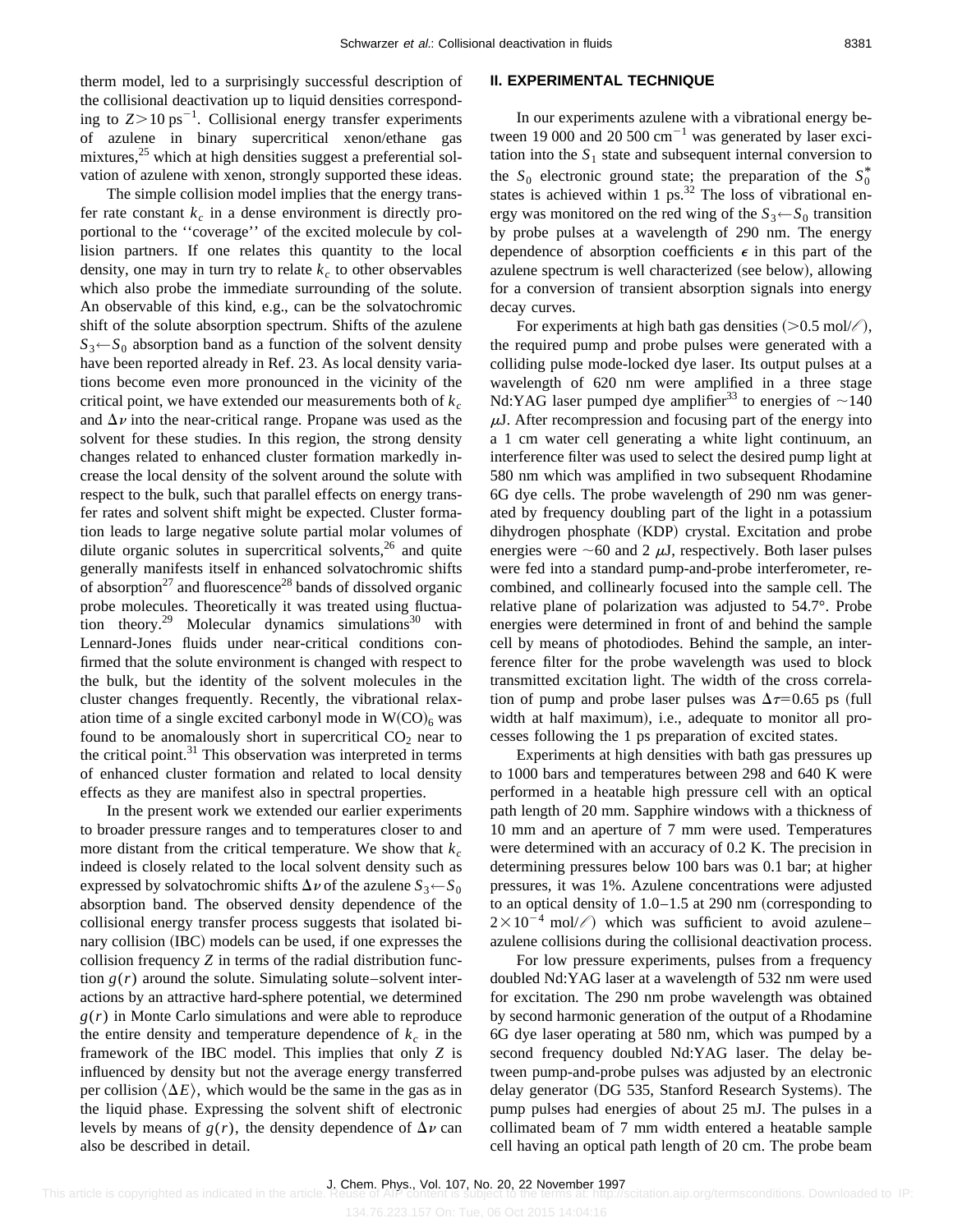

FIG. 1. Absorption time profile recorded during the collisional deactivation of azulene in propane at 391.2 K, 39.5 mbars (full line: simulation assuming an exponential energy decay).

of 3 mm width passed the cell in opposite direction. Pulse energies (near 5  $\mu$ J) were detected in front of and behind the sample cell. The low pressure cell was filled with 80–100  $\mu$ bars of azulene and, depending on the energy transfer efficiency, 30–100 mbars of collider gas. Pressures were determined with an accuracy of 0.5%. The time resolution in these experiments was 8 ns.

Solvent shifts of the azulene  $S_3 \leftarrow S_0$  absorption band were determined in a Varian Cary 5E spectrometer under the same conditions as in the time resolved experiments. Azulene (Merck  $>98\%$  pure) and high purity gases (Messer– Griesheim) and liquids (Barker) were used without further purification.

#### **III. RESULTS**

#### **A. Low pressure experiments**

In agreement with our earlier work, $^{23}$  transient signals of azulene recorded at 290 nm at densities below 1 mol/*l* were found to decay exponentially. A typical signal from our low pressure experiments is shown in Fig. 1 (bath gas propane at  $39.5$  mbars and  $391.2$  K). Decreasing the excitation intensity lowers the amplitude of the signals but has no influence on the decay rate of the signals, indicating that possible twophoton effects can be neglected. Since the energy dependence of the absorption coefficient  $\epsilon$  at 290 nm is linear (see Fig. 2), energy-loss profiles of the form

$$
\langle E(t) \rangle = \langle E_0 \rangle \exp(-t/\tau_c) = \langle E_0 \rangle \exp(-k_c t), \tag{1}
$$

convoluted with a Gaussian instrument response function of 8 ns width, were fitted to the data (solid line in Fig. 1);  $\langle E_0 \rangle$ denotes the photon energy of the excitation pulse and  $\tau_c$  is a phenomenological relaxation time constant. It was shown<sup>10</sup> that the slope of the energy decay curves gives direct access to average energies  $\langle \Delta E \rangle$  transferred per coillision through

$$
d\langle E\rangle/dt = Z\langle \Delta E\rangle, \tag{2}
$$



FIG. 2. Energy dependence of azulene absorption coefficients in the gas phase at selected wavelengths. Filled symbols: from static gas cell (Ref. 23); open symbols: from shock wave experiments  $(Ref. 34)$ ;  $(*)$  from laser excitation experiments (Ref. 34).

as long as the energy dependence of  $\langle \Delta E \rangle$  is not too strong, and the distribution of excited molecules is sufficiently far from the final thermal equilibrium. Combination of Eqs.  $(1)$ and  $(2)$  gives

$$
\langle \Delta E \rangle = -\langle E \rangle / (Z \tau_c); \tag{3}
$$

i.e., for an exponentially decaying  $\langle E(t) \rangle$  curve,  $\langle \Delta E \rangle$  depends linearly on  $\langle E \rangle$  with the slope

$$
m_{\langle \Delta E \rangle} = \langle \Delta E \rangle / \langle E \rangle = -1/(Z \tau_c) = -k_c / Z. \tag{4}
$$

Identifying  $Z$  with the Lennard-Jones collision frequency  $Z_{\text{LJ}}$ and using Lennard-Jones parameters  $\sigma$ =6.61 Å and  $\epsilon/k_B$  $=$  523 K for azulene and values for the collision partners such as tabulated in Ref. 35, one obtains  $m_{\langle \Delta E \rangle}$  in the temperature range 373–391 K such as summarized in Table I. In comparison to extrapolated data from experiments at 385 K and high densities  $(>0.2 \text{ mol}/\ell)^{23}$  these values are larger by 10–25%. Apparently the extrapolation in Ref. 23 slightly underestimated the limiting low pressure values. Earlier dilute gas phase experiments performed at 298 K gave slightly larger  $\langle \Delta E \rangle$  than the present results: for propane, e.g., the  $m_{\langle \Delta E \rangle}$  value of Table I corresponds to  $\langle \Delta E(15\,000\,\text{cm}^{-1}) \rangle = -530\,\text{cm}^{-1}$  while the value reported by Hippler *et al.*<sup>6</sup> is  $\langle \Delta E (15\,000\, \text{cm}^{-1}) \rangle = -640 \text{ cm}^{-1}$  at 298

TABLE I. Average energies  $\langle \Delta E \rangle$  of excited azulene transferred per collision.  $[m_{\langle \Delta E \rangle} = \langle \Delta E \rangle \langle E \rangle$ , see Eq. (4)], and critical parameters for a series of bath gases.

| gas             | $\rho_c$<br>$\pmod{\ell^{-1}}$ | $T_c$<br>(K)        | T<br>(K) | $-100 m_{\langle \Delta E \rangle}$ |
|-----------------|--------------------------------|---------------------|----------|-------------------------------------|
| xenon           | $8.454^{\rm a}$                | $289.74^{a}$        | 375      | 0.73                                |
| CO <sub>2</sub> | 10.59                          | 304.21              | 373      | 1.89                                |
| ethane          | 6.784                          | 305.33              | 376      | 2.83                                |
| propane         | 4.966                          | 369.80              | 391      | 3.54                                |
| $n$ -pentane    | $3.216^{b}$                    | 470.60 <sup>b</sup> | $\cdots$ | .                                   |
| $n$ -octane     | 2.136                          | 568.6               | 373      | 8.7                                 |

a Reference 36. b Reference 43.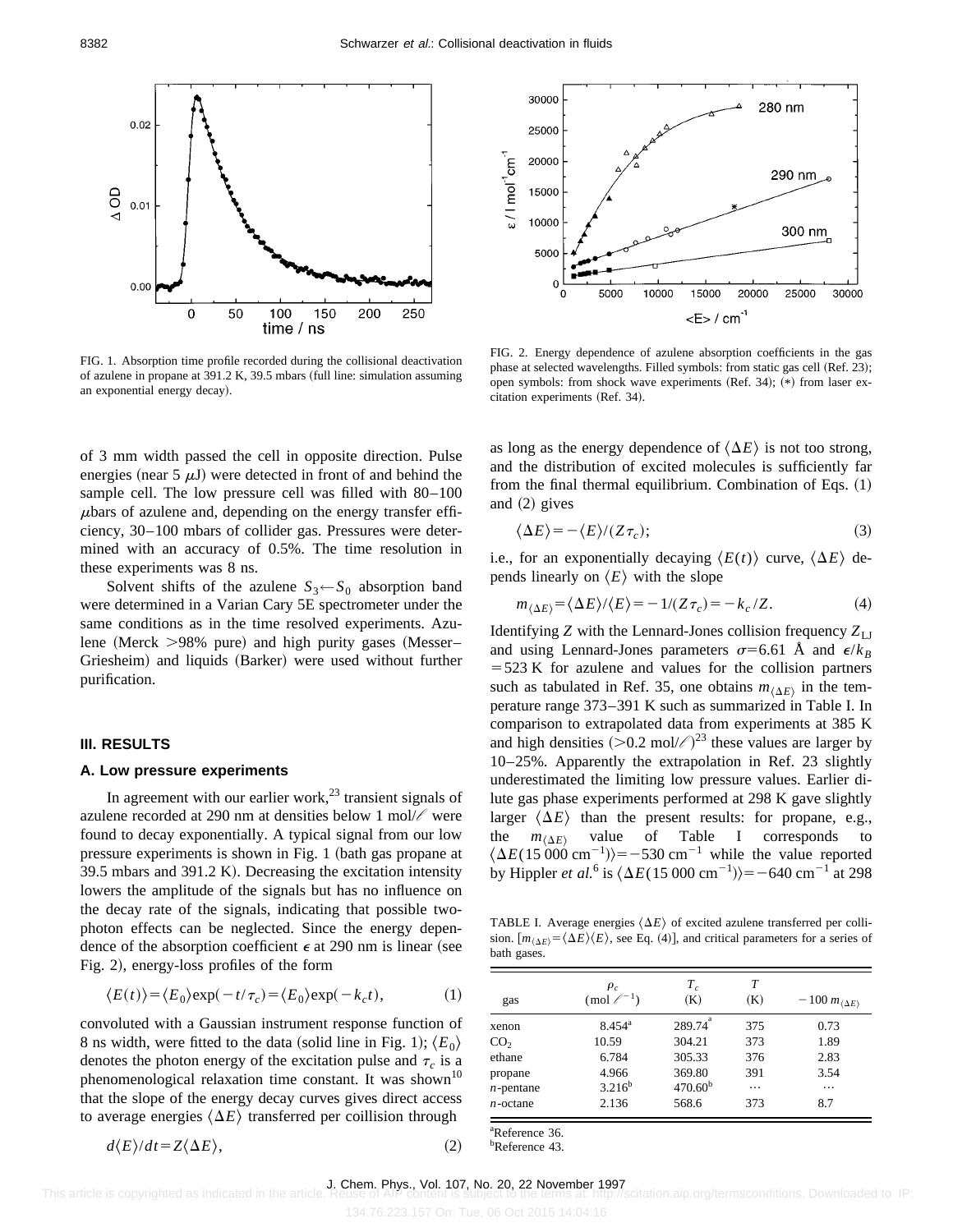

FIG. 3. As Fig. 1, in propane at 372.5 K, 43.6 bars.

K. This difference probably reflects an apparent temperature dependence of  $\langle \Delta E \rangle$ , if *Z* is expressed by the Lennard-Jones collision frequency (see below).

#### **B. High pressure experiments**

At high densities, the azulene  $S_3$  absorption band increasingly shifts to the red by  $\Delta\lambda$  such as discussed in Sec. III C. As a consequence a high density probe wavelength of 290 nm corresponds to a low pressure gas phase probe wavelength of  $\lambda_{\text{eff}}$ =290 nm - $\Delta\lambda$ . Since the energy dependence of the azulene absorption coefficient critically depends on the wavelength (see Fig. 2), the absorption coefficient as a function of the excitation energy  $\epsilon(\langle E \rangle)$  was evaluated for  $\lambda_{\text{eff}}$  by interpolation between 280 and 290 nm calibration curves. Assuming that Eq.  $(1)$  is also valid at higher densities and considering the finite time resolution (due to the internal conversion process and the laser pulse cross correlation width of 0.65 ps), an evaluation function [see Eq.  $(10)$  in Ref. 23] was determined and fitted to the data. Even for signals recorded close to the propane critical point (see Fig. 3), where the optical quality of the sample was decreased due to density fluctuations, the agreement between this evaluation function and the signals was excellent, yielding reliable values for  $\tau_c$ . The derived values for  $\tau_c$  are summarized in Tables II–IV. Laser intensities used in our picosecond experiments were much higher than in the low pressure experiments. However, possible two-photon excitation leads to azulene in the  $S_2$ state, which at high densities decays much slower than the energy of singly excited molecules in the ground state and, therefore, does not contribute to the signal.

In Fig.  $4(a)$  collisional deactivation rate constants  $k_c$  $=\tau_c^{-1}$  are plotted versus propane reduced densities  $\rho_r$  $= \rho/\rho_c$ , where  $\rho_c$  is the critical density of propane (critical parameters are given in Table I). For comparison the extrapolated density dependence of  $k<sub>c</sub>$  from our low pressure experiments is shown as a solid line. Even at densities as low as  $\rho_r = 0.17$ , our high density data are notably below the extrapolated gas phase behavior. At  $\rho_r > 0.5$  the initial increase of  $k_c$  with density at 396 and 415 K at first becomes

TABLE II. Vibrational deactivation times  $\tau_c$  of azulene in propane at 372.5 K.

| $\boldsymbol{p}$<br>(bars) | $\rho$<br>(mol $\ell^{-1}$ ) <sup>a</sup> | $\Delta\lambda$<br>(nm) | $\tau_c$<br>(ps) |
|----------------------------|-------------------------------------------|-------------------------|------------------|
| 31.5                       | 1.50                                      | 1.8                     | 54               |
| 36.3                       | 1.94                                      | 2.3                     | 41               |
| 36.3                       | 1.94                                      | 2.0                     | 42               |
| 40.3                       | 2.51                                      | 3.5                     | 34               |
| 41.5                       | 2.79                                      | 4.0                     | 29               |
| 42.5                       | 3.11                                      | 4.4                     | 25.0             |
| 43.2                       | 3.38                                      | 4.7                     | 22.0             |
| 43.5                       | 3.57                                      | 4.8                     | 21.1             |
| 43.7                       | 3.73                                      | 4.9                     | 20.1             |
| 43.9                       | 3.93                                      | 5.0                     | 19.9             |
| 44.2                       | 4.38                                      | 5.1                     | 19.6             |
| 46.0                       | 6.44                                      | 5.1                     | 17.8             |
| 48.2                       | 7.01                                      | 5.1                     | 17.6             |
| 52.9                       | 7.51                                      | 5.2                     | 17.3             |
| 60.3                       | 7.97                                      | 5.4                     | 16.5             |
| 75.5                       | 8.51                                      | 5.5                     | 15.6             |
| 98.4                       | 9.0                                       | 5.8                     | 15.5             |
| 135                        | 9.5                                       | 6.0                     | 14.8             |
| 183                        | 10.0                                      | 6.4                     | 14.7             |
| 260                        | 10.5                                      | 6.7                     | 13.2             |
| 357                        | 11.0                                      | 6.9                     | 12.8             |
| 701                        | 12.1                                      | 7.5                     | 11.5             |

a Reference 37.

slower and at  $\rho_r$  > 1.5 becomes stronger again. Our new results for propane at 396 and 415 K are consistent with earlier results from Ref. 23 for the bath gases  $CO<sub>2</sub>$ , Xe, and ethane. These results are shown for comparison in Figs.  $5(a)$ ,  $6(a)$ ,

TABLE III. Vibrational deactivation times  $\tau_c$  of azulene in propane at 396.5 K.

| $\boldsymbol{p}$<br>(bars) | $\rho$<br>(mol $\ell^{-1}$ ) <sup>a</sup> | $\Delta\lambda$<br>(nm) | $\tau_c$<br>(ps) |
|----------------------------|-------------------------------------------|-------------------------|------------------|
| 22.8                       | 0.825                                     | 1.0                     | 96               |
| 37.0                       | 1.57                                      | 1.9                     | 59               |
| 51.0                       | 2.79                                      | 3.1                     | 32               |
| 53.0                       | 3.05                                      | 3.4                     | 31               |
| 55.0                       | 3.35                                      | 3.6                     | 28.5             |
| 57.0                       | 3.70                                      | 3.8                     | 27.2             |
| 58.8                       | 4.04                                      | 4.0                     | 25.1             |
| 61.1                       | 4.50                                      | 4.3                     | 24.5             |
| 63                         | 4.87                                      | 4.5                     | 23.6             |
| 65                         | 5.23                                      | 4.6                     | 22.5             |
| 70                         | 6.0                                       | 4.9                     | 21.3             |
| 75                         | 6.5                                       | 5.0                     | 21.2             |
| 81                         | 6.9                                       | 5.1                     | 21.0             |
| 87                         | 7.3                                       | 5.2                     | 20.0             |
| 108                        | 8.0                                       | 5.4                     | 18.9             |
| 130                        | 8.5                                       | 5.5                     | 16.8             |
| 152                        | 8.8                                       | 5.7                     | 16.6             |
| 208                        | 9.5                                       | 6.0                     | 14.6             |
| 275                        | 10.0                                      | 6.4                     | 14.0             |
| 360                        | 10.5                                      | 6.7                     | 13.5             |
| 480                        | 11.0                                      | 6.9                     | 12.7             |
| 618                        | 11.5                                      | 7.2                     | 12.2             |
| 892                        | 12.2                                      | 7.5                     | 11.0             |

a Reference 37.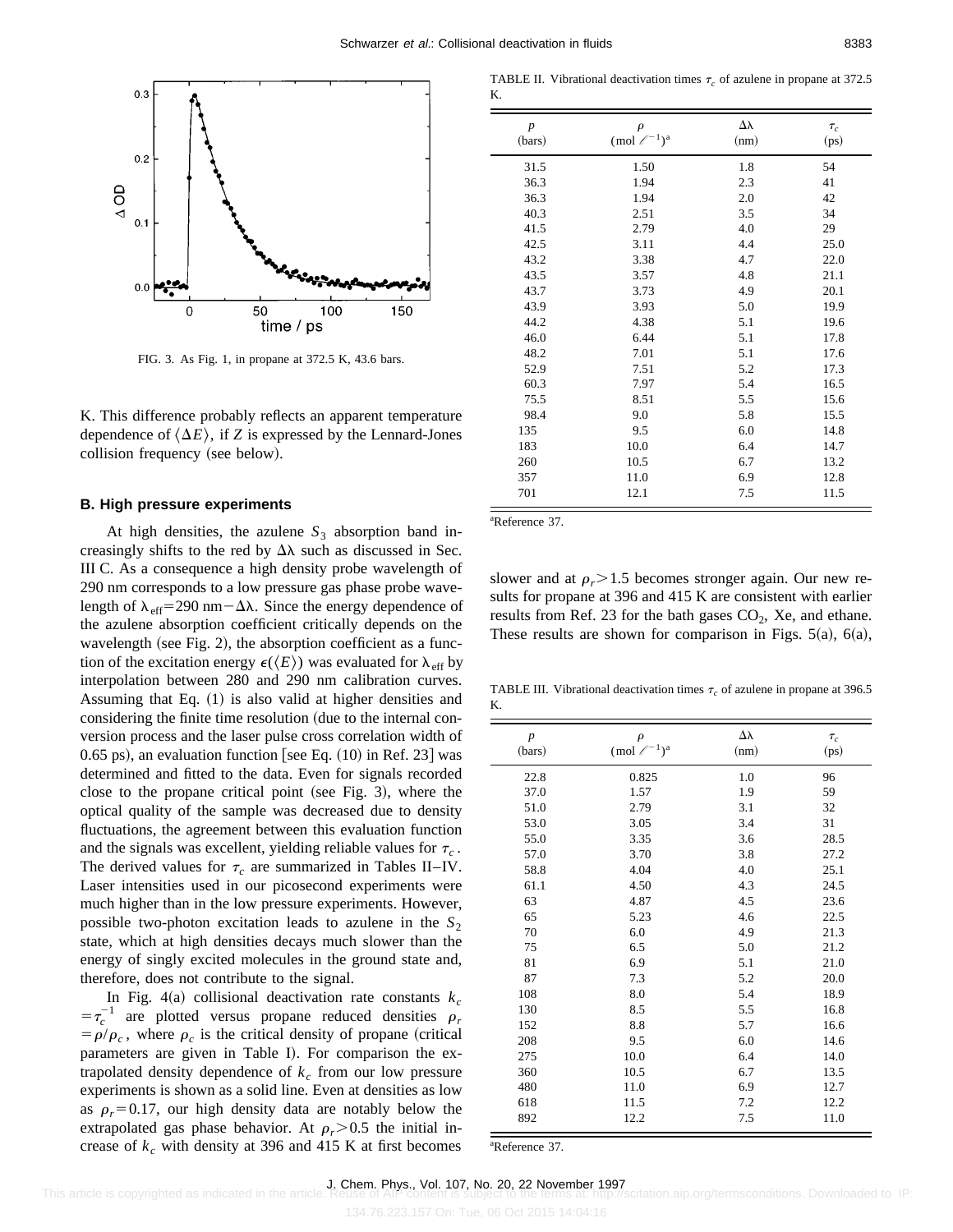TABLE IV. Vibrational deactivation times  $\tau_c$  of azulene in propane at 415 K.

| $\boldsymbol{p}$<br>(bars) | ρ<br>(mol $\ell^{-1}$ ) <sup>a</sup> | Δλ<br>(nm) | $\tau_c$<br>(ps) |
|----------------------------|--------------------------------------|------------|------------------|
| 72                         | 4.29                                 | 4.1        | 24.5             |
| 82                         | 5.37                                 | 4.6        | 22.2             |
| 92                         | 6.15                                 | 4.9        | 20.9             |
| 120                        | 7.39                                 | 5.2        | 19.5             |
| 200                        | 8.85                                 | 5.7        | 16.7             |

a Reference 37.

and  $7(a)$ , respectively. These earlier experiments corresponded to situations far above the critical temperatures  $T_c$ .

The comparison of measurements in propane at 396 and 414 K with the results at 372.5 K shows large changes at temperatures close to  $T_c$  [see Fig. 4(a)]. Contrary to temperatures far above  $T_c$ , in propane at 372.5 K (which is 3.4 K) above  $T_c$ ) the increase of  $k_c$  with density between  $0.5 < \rho$  $\leq$ 1.5 first becomes stronger and then levels off, reaching a plateau located around  $\rho_c$  where the collisional deactivation rate constants become nearly independent of propane density. The near-critical  $k_c$  values at  $\rho_c$  are larger by 25% than the 396 and 415 K values. For  $\rho_r$  > 1.5, the density dependences of  $k_c$  at 372.5 K coincide with those at 396 and 415 K.

Figure 8(a) demonstrates the density dependence of  $k_c$ for *n*-pentane and *n*-octane at  $\rho_r$  > 2.5 (data from Ref. 23). Clearly, the  $k_c$  increase is stronger than proportional to den-



FIG. 5. As Fig. 4, bath gas  $CO<sub>2</sub>$ .

sity. This high density behavior is typical and also visible in Fig.  $7(a)$  for ethane. For the bath gas ethane, collisional deactivation rate constants of azulene were determined in the



FIG. 4. (a) Density dependence of collisional deactivation rate constants of azulene in propane at various temperatures (full line: extrapolation from dilute gas phase experiments). (b) Density dependence of the shift of the azulene  $S_3 \leftarrow S_0$  absorption band in propane at various temperatures.



FIG. 6. As Fig. 4, bath gas xenon.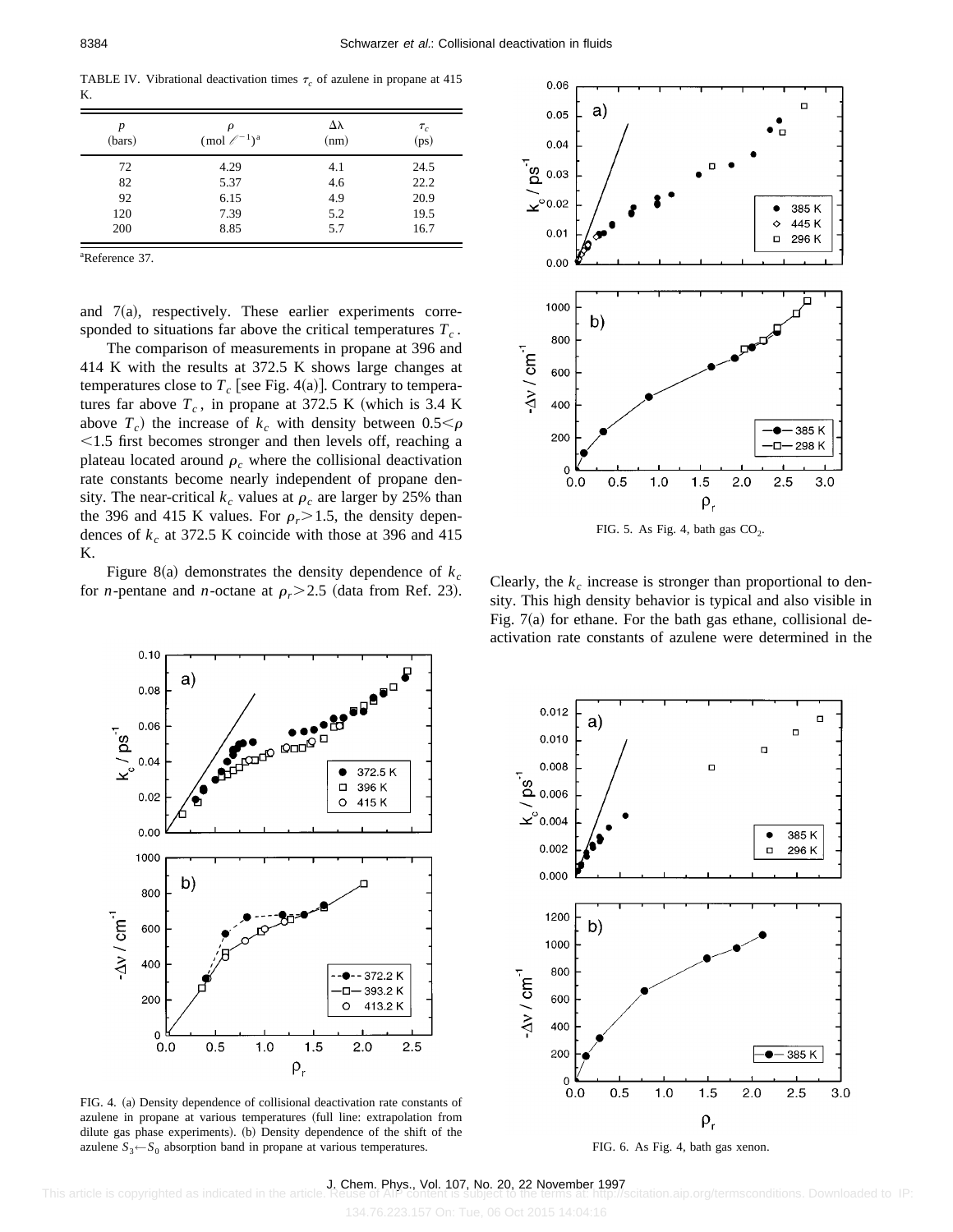



 $FIG. 7. (a) Density dependence of collisional deactivation rate constants of$ azulene in ethane (dashed line: extrapolation from dilute gas phase experiments; full lines: attractive hard sphere collision model at 385 and 298 K, respectively; dotted line: extrapolation of the low density limit of the attractive hard sphere collision model, see text). (b) Density dependence of shifts of the azulene  $S_3 \leftarrow S_0$  absorption band in ethane. Full lines: simulations at  $385$  and  $298$  K, respectively, using Eq.  $(14)$ ; dotted line: reaction-field result with  $a = \sigma_u/2$  [Eq. (12)]; dashed line: Abe's result [Eq. (13), see text].

temperature range 340–640 K at constant densities 2.0 and 11.5 mol/ $\ell$ . The results are summarized in Table V. Figure 9 shows plots of  $k_c/\rho_r$  versus temperature for both densities. Whereas at 2 mol/ $\ell$   $k_c$  strongly decreases with temperature, at 11.5 mol/ $\ell$  it nearly remains constant.

### **C. Comparison of energy transfer and spectral shift data**

A comparison of our energy transfer results with measurements of the solvent shifts of the  $S_3 \leftarrow S_0$ -absorption band under equal temperature and pressure conditions is most illuminating. Figure 4(b) displays shifts  $\Delta \nu$  of the azulene  $S_3 \leftarrow S_0$ -absorption band as a function of the reduced density of propane. The same characteristic features are present as in the energy transfer observations of Fig.  $4(a)$ : the 372.2 K curve shows an increase of the low pressure slope at  $\rho_r$ =0.5 and then a leveling-off just before the critical density. Around  $\rho_c$  essentially no further density shift of the absorption band is observable. At  $\rho_r$  > 1.5, a slower increase of  $\Delta \nu$  with density follows. At higher temperatures (393.2) and 413.2 K), shifts around  $\rho_c$  are smaller and the plateau is absent. It should be mentioned that vibrational relaxation from low vibrational states and spectral shifts for

FIG. 8. As Fig. 4, for *n*-pentane and *n*-octane (dotted lines clarify deviations from linear density dependences of the data points).

the CO stretch mode of  $W(CO)_6$  in near-critical  $CO_2$  showed behavior analogous $31$  to the present experiments in nearcritical propane.

It is important to notice that the density dependences of the energy transfer rate constants  $k<sub>c</sub>$  and the spectral shifts  $\Delta v$  are closely related at temperatures very near to  $T_c$  as well as more than 40 K away. It is equally important to observe that the behavior is quite general. Figures  $5-7$  compare  $k_c$ and  $\Delta \nu$  for the bath gases  $CO_2$ , Xe, and ethane at temperatures markedly above  $T_c$  where the relation is still observable. Qualitative differences in the density dependence of  $k_c$ and  $\Delta \nu$  occur only in the compressed liquid. As demon-

TABLE V. Temperature dependence of vibrational deactivation times  $\tau_c$  of azulene in ethane at densities of 2 and 11.5 mol/ $\ell$ .

| $\boldsymbol{p}$<br>(bars) | $\boldsymbol{T}$<br>(K) | $\rho$<br>(mol $\ell^{-1}$ ) <sup>a</sup> | $\Delta\lambda$<br>(nm) | $\tau_c$<br>(ps) |
|----------------------------|-------------------------|-------------------------------------------|-------------------------|------------------|
| 43.0                       | 344                     | 1.97                                      | $\mathbf{1}$            | 50               |
| 45.0                       | 353                     | 1.97                                      |                         | 50               |
| 53.5                       | 385                     | 2.08                                      |                         | 55               |
| 90                         | 576                     | 1.96                                      |                         | 71               |
| 102                        | 645                     | 1.99                                      |                         | 75               |
| 42.5                       | 294                     | 11.5                                      | 5                       | 18.0             |
| 125                        | 323                     |                                           |                         | 17.5             |
| 272                        | 373                     |                                           |                         | 18.3             |
| 418                        | 423                     |                                           |                         | 17.7             |
| 563                        | 473                     |                                           |                         | 16.4             |
| 705                        | 523                     |                                           |                         | 16.5             |
| 846                        | 573                     |                                           |                         | 16.5             |

a Reference 38.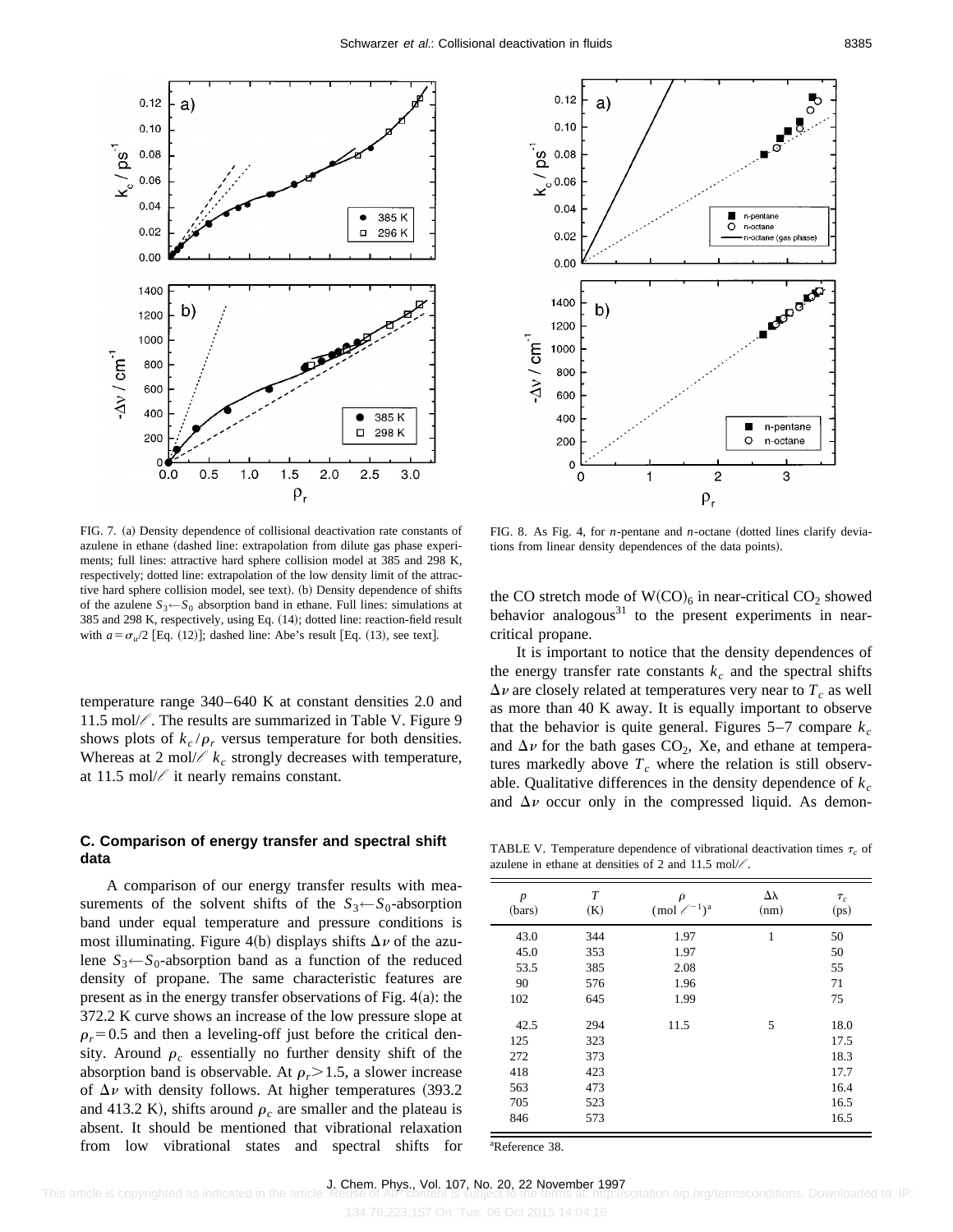

FIG. 9. Temperature dependence of the collisional deactivation rate constant in ethane at various densities (see text).

strated in Fig. 7 for ethane and Fig. 8 for *n*-pentane and *n*-octane, at  $\rho_r$   $>$  2.5  $k_c$  increases much stronger with density than  $\Delta \nu$ .

Before interpreting the density dependences of  $k_c$  and  $\Delta \nu$ , we illustrate the relation between  $k_c$  and  $\Delta \nu$ , in an alternative way. Figures 10 and 11 show  $k_c$  as a function of the solvent shift  $\Delta \nu$  ( $\Delta \nu$  curves were interpolated between the measured points). It is striking that the curves for propane, close to the critical temperature  $T_c$  and 40 K above, nearly coincide in Fig. 10. Also, the curves for the other gases in Fig. 11, at temperatures markedly distant from  $T_c$ , up to liquid densities are practically linear, however with different slopes. Deviations from linearity occur only at liquid densities, which in Figs. 10 and 11 correspond to solvent shifts of  $\Delta \nu$  > 800 cm<sup>-1</sup>. This behavior strongly suggests that  $k_c$  and  $\Delta \nu$  are governed by the same property of the system. Since  $\Delta \nu$  is determined by short-range interactions between solute



FIG. 10. Relation between the collisional deactivation rate constant  $k<sub>c</sub>$  and the solvent shift of the spectrum of azulene in propane; see Figs.  $4(a)$  and  $4(b).$ 



FIG. 11. As Fig. 10, bath gases ethane,  $CO<sub>2</sub>$ , and xenon.

and bath gas molecules, it seems reasonable to attribute the density dependences both of  $k_c$  and  $\Delta \nu$  to the local solvent density in the immediate surrounding of the considered solute.

#### **IV. DISCUSSION**

In the following we try to relate solvent shifts and collisional deactivation rate constants with local densities such as derived from radial distribution functions of attractive hardsphere particles in Lennard-Jones fluids.

## **A. Collisional deactivation rate constants <sup>k</sup><sup>c</sup>**

Early attempts to calculate collision frequencies in dense media were made within the framework of IBC models. Such models were developed to describe the density dependence of vibrational energy relaxation of small molecules, i.e., deactivation of singly excited vibrational modes (see Ref. 39). The basic assumptions of IBC models are that collisional energy relaxation proceeds only via binary interactions and that *P*, the relaxation probability per collision, is the same for both gas and liquid phase. The rate of relaxation then is given by

$$
k(\rho, T) = P(T) \cdot Z(\rho, T). \tag{5}
$$

In this model the density dependence of  $k$  is exclusively due to that of *Z*, whereas the temperature influences the vibrational relaxation rate through *P* and *Z*. Once *P* has been found in the gas phase, the determination of *k* in the liquid reduces to a calculation of the appropriate collision frequency. Defining a collision as an event in which two molecules approach each other to within a certain distance,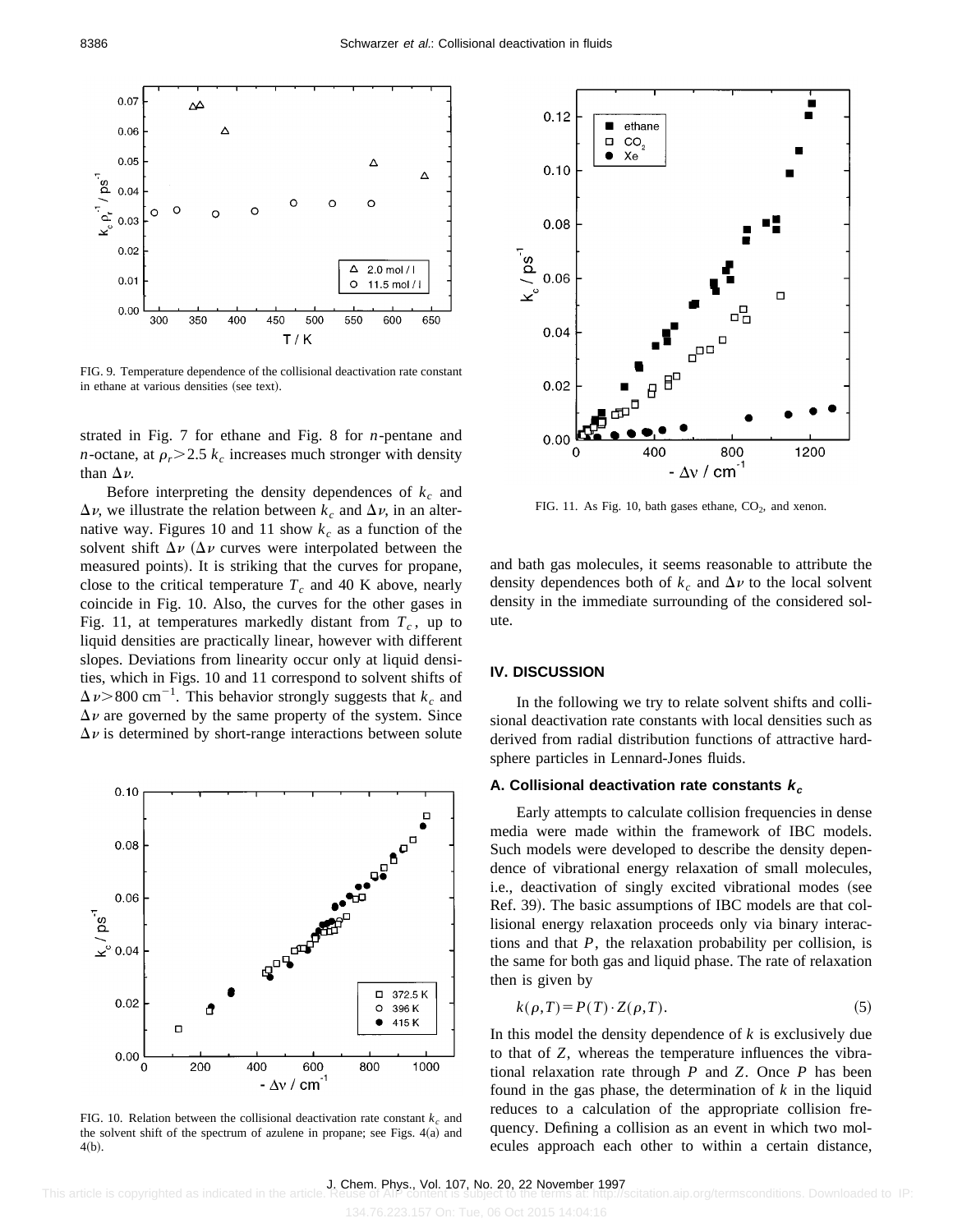which for a hard-sphere solute of diameter  $\sigma_u$  in a hardsphere solvent of diameter  $\sigma_v$  is given by  $\sigma = (\sigma_u + \sigma_v)/2$ , the collision frequency is expressed by  $40,41$ 

$$
Z = Z_0 \cdot g(\rho, T, \sigma),\tag{6}
$$

where  $g(\rho, T, \sigma)$  is the value of the radial distribution function of the solute at contact with the solvent and  $Z_0$  is the dilute gas collision frequency

$$
Z_0 = \rho \sigma^2 \sqrt{\frac{8 \pi k_B T}{\mu}}.
$$
\n(7)

Starting from Eq.  $(6)$ , Delalande and Gale<sup>42</sup> had to add an attractive Lennard-Jones term to the solute–solvent hardsphere potential in order to model experimental observations on vibrational relaxation rates in liquids.

In the following, we will apply this attractive hardsphere (AHS) model to the density dependence of collisional energy transfer of vibrationally highly excited azulene. Since the experimental data for the bath gas ethane are most complete, we modeled this system treating ethane–ethane interactions by a Lennard-Jones potential

$$
V_v = 4\epsilon_v[(\sigma_v/r)^{12} - (\sigma_v/r)^6]
$$
 (8)

with  $\epsilon_v / k_B = 220 \text{ K.}^{43}$  Azulene–ethane interactions were modeled by an AHS potential<sup>42</sup> with

$$
V_u = \infty, \quad r < \sigma_u,
$$
  
\n
$$
V_u = -\epsilon_u, \quad \sigma_u \le r \le 2^{1/6} \sigma_u,
$$
  
\n
$$
V_u = 4\epsilon_u [(\sigma_u/r)^{12} - (\sigma_u/r)^6], \quad r > 2^{1/6} \sigma_u.
$$
\n(9)

For simplicity we used a ratio of  $\sigma_u / \sigma_v = 1$ , such that the well depth  $\epsilon$ <sub>*u*</sub> was the only adjustable parameter for these calculations.

We determined  $g(\rho, T, r)$ , and consequently  $g(\sigma)$  at the surface of the azulene molecule, using the Monte Carlo method.44,45 Simulations at low densities were performed in a canonical ensemble of 107 solvent spheres and 1 solute sphere in a cubic simulation box with periodic boundary conditions. At high densities, 255 solvent spheres were used. The minimum image convention was used to calculate potential energies; interactions were truncated at half the box length. Starting from an initially face centered cubic structure, after equilibration up to  $10<sup>6</sup>$  trials for each particle were taken to sample the configurational phase space.  $g(r)$  around the solute was determined every five trials.

Results for  $g(r)$  in Fig. 12 are plotted against the reduced distance  $r^* = r/\sigma$  of an AHS particle at  $T = 385$  K and various Lennard-Jones reduced densities  $\rho^* = \rho \sigma^3$ . The depth of the potential well for solvent–solute interactions in all calculations presented here was adjusted to  $\epsilon_u / k_B$ =720 K. This value for  $\epsilon$ <sub>*u*</sub> turned out to fit best our collisional energy transfer and solvent shift data of azulene in ethane. The solid line corresponds to the low density limit of  $g(r)$ , being the analytical solution of the equation

$$
g(r) = \exp\left(-\frac{V_u(r)}{k_B T}\right).
$$
 (10)

 $= 0.05$  $= 0.15$  $= 0.25$  $= 0.35$  $= 0.6$  $g(r)$  $= 0.9$  $1.0$  $1,5$  $2.0$  $2,5$  $3.0$ r\*

FIG. 12. Radial distribution functions of an attractive hard-sphere particle in a Lennard-Jones fluid at various densities  $(\sigma_u = \sigma_v, \epsilon_v / k_B = 220 \text{ K}, \epsilon_u / k_B$  $=720$  K,  $T=385$  K; see text).

At  $\rho^*=0.05$ , which for supercritical ethane under these conditions corresponds to a pressure of 34 bars, the radial distribution function from our Monte Carlo simulations is still close to this limit. However, around this density the peak at  $r^*$ =1 begins to decrease. The reason is that the number of molecules in the first solvation shell due to repulsive interactions cannot increase linearly with bulk density. At the same time a second peak around  $r^*=2$  grows in, reflecting the formation of a liquid structure. At  $\rho^*=0.6$  the peak at  $r^*$ =1 reaches its minimum. At higher densities the peak increases again and becomes narrower as the molecules in the first shell are forced to stay at the surface of the solute due to repulsive interactions with the remaining solvent. This is the usual behavior in compressed liquids and is independent of the attractive part of the potential.<sup>46</sup> Values of  $g(\sigma)$ at the surface of the solute were obtained from  $g(r)$  curves in Fig. 12 by extrapolation. Following Eqs.  $(6)$  and  $(7)$ , the collision frequency *Z* is expected to be proportional to  $\rho^* \sqrt{T^*}g(\rho^*,T^*,\sigma)$  with  $T^*=k_BT/\epsilon_u$ . Figure 13 shows plots of this quantity versus density at 298, 385, and 575 K, respectively. All features, which we observed in the  $k_c(\rho)$ dependence of azulene in supercritical fluids more than 20 K above  $T_c$ , are present in the 385 K isotherm. The initial



FIG. 13. Density dependence of the reduced collision frequency, Eqs.  $(6)$ and  $(7)$ , at various temperatures (parameters as in Fig. 12).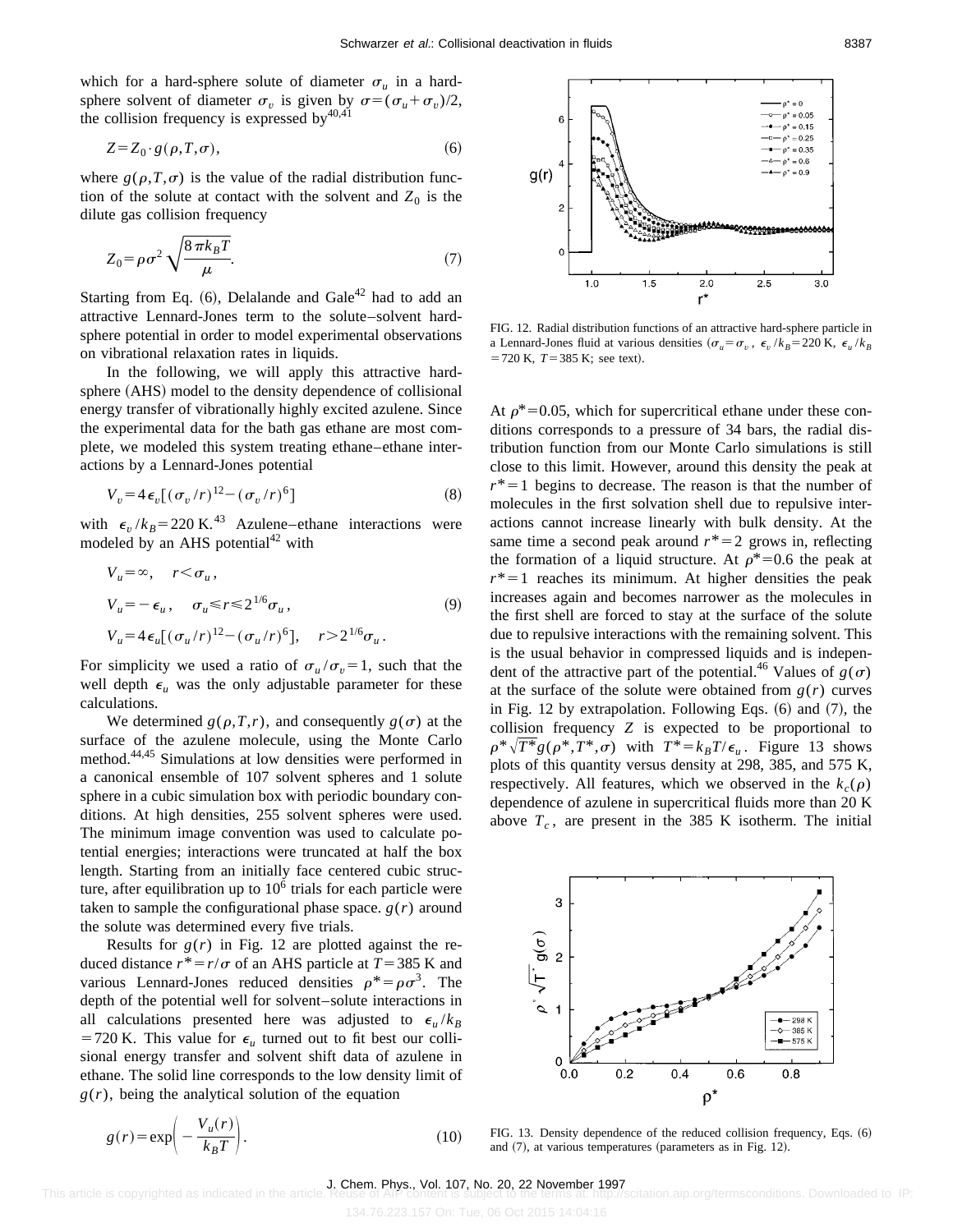

FIG. 14. Collisional deactivation rate constant as a function of the reduced collision frequency, Eqs.  $(6)$  and  $(7)$ , at various densities and temperatures.

increase of *Z* at low densities becomes weaker already at  $\rho^*$  < 0.05 (see also Fig. 12). At  $\rho^* \approx 0.5$  an inflection point is reached, followed by a stronger increase of *Z* with density. It is possible to directly project the 298 and 385 K isotherms of Fig. 13 to the  $k_c(\rho)$  data of azulene in ethane such as demonstrated by full lines in Fig.  $7(a)$ . A Lennard-Jones diameter of  $\sigma$ =0.41 nm for ethane was used to transform  $\rho^*$  into  $\rho_r$  $\alpha$  values reported in the literature are in the range 0.39–0.44 nm; see Ref. 43). The agreement with the data is excellent; only the limiting low density slope of  $k<sub>c</sub>$  is slightly underestimated (dotted line). Figure 13 shows that, for constant  $\rho^*$ , the collision frequency at low densities strongly decreases with increasing temperature. At  $\rho^*=0.5$ , however, the temperature dependence of *Z* is only weak. This behavior agrees with the temperature dependences of  $k_c$  such as presented in Fig. 9 (densities of 2.0 and 11.5 mol/ $\ell$  ethane correspond to  $\rho^*$ =0.083 and 0.48, respectively). Plotting  $k_c$  from Figs. 7 and 9 versus  $\rho^*\sqrt{T^*}g(\rho^*,T^*,\sigma)$ , all data points fall on one straight line such as shown in Fig. 14. This indicates that, within the AHS collision model, deactivation rate constants of azulene in ethane at 298–640 K are determined only by  $Z(\rho,T)$ , whereas  $\langle \Delta E \rangle$  is temperature and density independent.

#### **B. Solvent shifts**  $\Delta \nu$

The solvent shifts  $\Delta \nu$  are caused by weak interactions between the solute and surrounding solvent molecules. The change in energy of the solute due to this interaction will differ depending on whether the molecule is in its ground or excited state. Consequently, a change in excitation energy  $\Delta \nu$  will be observed experimentally. Most theoretical approaches to characterize the solvent shift are based on Onsager's reaction-field method derived from classical electrostatics.47–49 These models consider a point dipole in the center of a spherical cavity (radius a) surrounded by a homogenous dielectric. Here, we follow the model suggested by Abe,<sup>50</sup> who considered van der Waals interactions between two molecules averaged over all orientations.<sup>51</sup> Assuming that solute–solvent interactions consist of pairwise interactions of this type, the stabilization of an electronic state *s* of the solute is given by<sup>52</sup>

$$
\Delta E_s = \sum_{p=1}^{N} R_p^{-6} \left\{ -\frac{2}{3k_B T} (\mu_s^u)^2 (\mu^v)^2 - \alpha_s^u (\mu^v)^2 - \alpha_s^u (\mu^v)^2 - \alpha_s^v (\mu_s^u)^2 + d_{uv}^s \right\},
$$
\n(11)

where  $\alpha$  and  $\mu$  denote polarizabilities and dipole moments of solute (index  $u$ ) and solvent (index  $v$ ) molecules, respectively. The van der Waals coefficient  $d_{uv}^s$  is due to dispersion forces.  $R_p$  denotes the distance between the solute and individual solvent molecules, which were assumed to be of spherical symmetry. The reaction-field result is obtained, if a uniform distribution of solvent molecules outside the cavity of radius  $a = \sigma_u/2$  is considered:

$$
\sum_{n=1}^{\infty} R_p^{-6} = \frac{2^5}{3} \pi \frac{\rho}{\sigma_u^3}.
$$
 (12)

Abe supposed that the solvent molecules are arranged around the solute in fixed shells, such that the values of  $R_p$  are  $(\sigma_u/2 + \sigma_v/2)$ ,  $(\sigma_u/2 + 3\sigma_v/2)$ ,  $(\sigma_u/2 + 5\sigma_v/2)$ , etc., and the number of solvent molecules at these distances are  $4\pi(\sigma_u/2+\sigma_v/2)^2/\sigma_v^2$ ,  $4\pi(\sigma_u/2+3\sigma_v/2)^2/\sigma_v^2$ , etc. If  $\sigma_u$  $= \sigma_n$  his final result is

$$
\sum_{n=1}^{\infty} R_p^{-6} = \frac{1}{135} \pi^6 \frac{\rho}{\sigma_u^3}.
$$
 (13)

The accurate method to evaluate  $\sum R_p^{-6}$ , of course, applies the radial distribution function which gives

$$
\sum_{n=1}^{\infty} R_p^{-6} = 4 \pi \rho \int_0^{\infty} \frac{g(r)}{r^4} dr = 4 \pi \frac{\rho}{\sigma_u^3} \int_0^{\infty} \frac{g(r^*)}{r^{*4}} dr^*.
$$
\n(14)

For nonpolar solvents only dispersion forces and interactions between the solute dipole and induced dipole in the solvent have to be considered. Therefore, the change in energy between ground (index  $g$ ) and excited (index  $e$ ) state is

$$
\Delta E_{e-g} = 4 \pi \rho \int_0^\infty \frac{g(r)}{r^4} dr \{\alpha^v [(\mu_g^u)^2 - (\mu_e^u)^2] + d_{uv}^e - d_{uv}^s \}.
$$
\n(15)

We applied Eq.  $(15)$  to our solvent-shift data of azulene in ethane by taking the expression in brackets as a scaling factor, because the estimation of dispersion terms is unreliable. For consistency, the same radial distribution functions as calculated in 4.1 to fit the  $k_c(\rho)$  data were used. The agreement between Eq.  $(15)$  and solvent shift is excellent as demonstrated in Fig.  $7(b)$  (solid lines). At high densities the calculated curves turn over to a linear behavior, such that the main difference to the  $k_c(\rho)$  data is well reproduced. The reason is that in the range  $0.6<\rho^*<0.9$ , the value of the radial distribution function  $g(\sigma)$  at the surface of the solute increases with density (see Fig. 12); the width of the peak of  $g(r)$  at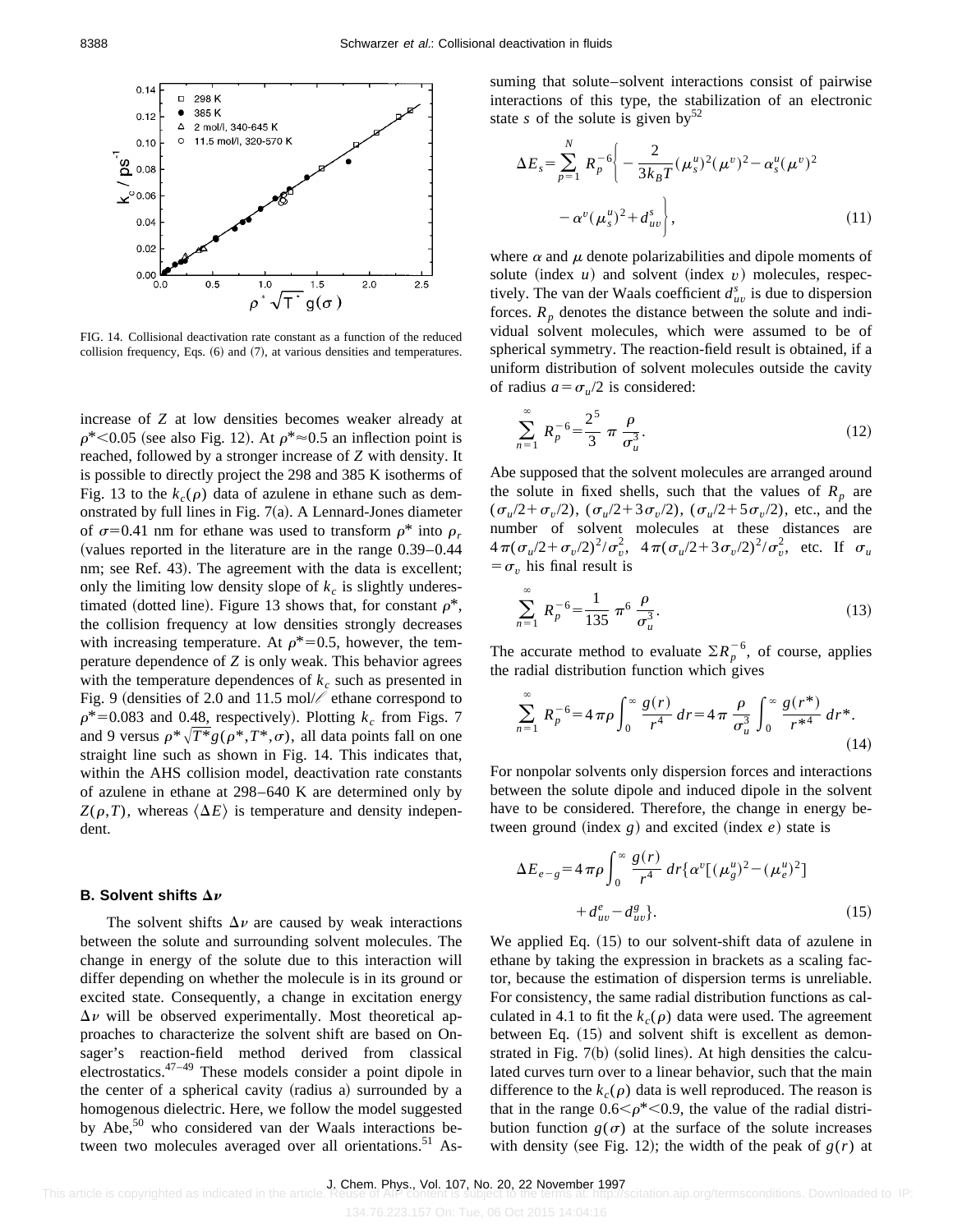$r^*$  = 1, however, narrows simultaneously, such that the integral in expression  $(14)$  remains nearly constant. Dotted and dashed lines in Fig.  $7(b)$  represent reaction-field and Abe's result of Eqs.  $(12)$  and  $(13)$ , respectively. The dashed line well reproduces the high density limit of the calculations using  $g(r)$ , since under these conditions the spherical molecules are nearly arranged as Abe supposed in his model. The reaction field gives too high stabilization energies if the cavity radius a is set to  $\sigma_u/2$ . A value of  $1.67 \cdot \sigma_u/2$  instead reproduces the dotted line such as was already noticed in Ref. 52.

#### **C. Collisional deactivation rate constants and solvent shifts close to the critical point**

So far we have analyzed the density dependence of  $k_c$ and  $\Delta \nu$  only well above or below the critical point. Figure  $4(a)$  shows that the collisional deactivation rate of azulene in propane close to  $T_c$  is nearly constant in a range  $0.75 < \rho_r$ <1.5. From the parallel behavior of  $\Delta\nu(\rho)$  under these conditions [see Fig. 4 $(c)$ ], one has to conclude that again the local density determines the anomalous  $k_c(\rho)$  dependence, and that the energy transfer mechanism does not change. Debenedetti investigated solute–solvent properties at infinite dilution in the vicinity of the solvent's critical point by means of fluctuation analysis.<sup>29</sup> Defining a cluster size in terms of statistical correlations between solute and solvent concentration fluctuations, he showed that closely above  $T_c$ the excess number of solvent molecules surrounding a given attractive solute molecule strongly increases, with respect to a uniform distribution at the prevailing density. Calculations, which were based on measured infinite dilution solute partial molar volume of naphthalene in  $CO_2$  at 4 K above  $T_c$ :<sup>26c</sup> show an increase of the cluster size in the range  $\rho_r$  $=0.7-0.9$  from 20 to 100 solvent molecules (cf. Fig. 1 in Ref. 29) and a subsequent decay to 10 solvent molecules when the density is further raised to  $\rho_r = 1.2$ . The density region where these large clusters exist agrees approximately with the range of constant  $\Delta\nu(\rho)$  and  $k_c(\rho)$  in Fig. 4. It is conceivable that, while these clusters exist, the density at the surface of the solute molecule does not change and, therefore,  $\Delta v$  and  $k_c$  remain constant. Unfortunately, this effect cannot be reproduced by Monte Carlo simulations of the type used in the present work, because the limited number of molecules in a simulation box with periodic boundary conditions prevents the formation of density fluctuations of the size reported in Ref. 29.

#### **V. CONCLUSIONS**

The comparison with shifts of electronic absorption spectra suggests that collisional energy transfer rates of highly excited azulene are determined by the local bath gas densities. Therefore, the density dependence of  $k_c$  was described within the framework of an IBC model which relates the collision frequency to the value of the radial distribution function  $g(r)$  at the surface of the solute molecule. Applying simple interaction potentials,  $g(\rho, T, r)$  was calculated by Monte Carlo simulations of a canonical ensemble. The same radial distribution functions were used to describe the stabilization of electronic states of a solute in the presence of solvent molecules. Both models very successfully describe  $k_c(\rho)$  and  $\Delta\nu(\rho)$  if the temperature is not too close to the solvent's critical temperature  $T_c$ . Close to  $T_c$ , the (constant NVT) Monte Carlo method with a small number of molecules fails to correctly describe the long range fluctuations present under near-critical conditions. In order to improve the simulations of  $k_c(\rho)$  and  $\Delta\nu(\rho)$  for temperatures near to *T<sub>c</sub>*, we currently implement the Gibbs Monte Carlo technique.<sup>53</sup> The IBC approach in the applied form is an extension of the simple adsorption model presented in Ref. 23 because many-body effects present at high densities are

Our investigations clearly show that the density and temperature dependences of the collisional deactivation rate constants of highly excited azulene can satisfactorily be explained by local density influences on binary collision numbers. As a consequence, average energies  $\langle \Delta E \rangle$  transferred per collision have to be assumed to be practically independent of pressure and temperature and, therefore, are identical for gas and liquid phase conditions. Classical trajectory calculations of  $\langle \Delta E \rangle$ , which quantitatively reproduced experimental values for low pressure gases, $14$  hence should also provide a realistic picture for dense fluids. On the other hand, the calculation of collision frequencies should account for local density effects such as demonstrated in the present work.

#### **ACKNOWLEDGMENTS**

explicitly considered through *g*(*r*).

We would like to thank B. Abel for providing the nanosecond dye laser. Discussions of this work with J. Schroeder, P. Vöhringer, K. Luther, and M. Teubner, as well as financial support by the Deutsche Forschungsgemeinschaft (Sonderforschungsbereich 357 ''Molekulare Mechanismen unimolekularer Prozesse") are gratefully acknowledged.

- <sup>1</sup>M. Quack and J. Troe, in *Gas Kinetics and Energy Transfer*, edited by P. G. Ashmore and R. J. Donovan (The Chemical Society, London, 1977), Vol. 2, p. 175; H. Hippler and J. Troe, in *Bimolecular Collisions*, edited by M. N. R. Ashfold and J. E. Baggott (The Royal Society of Chemistry, London, 1989), p. 209.
- ${}^{2}$ D. C. Tardy and B. S. Rabinovitch, Chem. Rev. 77, 396  $(1977)$ ; I. Oref and D. C. Tardy, *ibid*. **90**, 1407 (1990).
- 3H. Hippler, J. Troe, and H. J. Wendelken, Chem. Phys. Lett. **84**, 257 (1981); J. Chem. Phys. **78**, 6709 (1983).
- <sup>4</sup>H. Hippler, K. Luther, and J. Troe, J. Chem. Phys. **78**, 6718 (1983); M. Damm, H. Hippler, and J. Troe, *ibid*. 88, 3564 (1988).
- <sup>5</sup>M. Heymann, H. Hippler, D. Nahr, H. J. Plach, and J. Troe, J. Phys. Chem. 92, 5507 (1988); J. E. Dove, H. Hippler, H. J. Plach, and J. Troe, J. Chem. Phys. **81**, 1209 (1984).
- 6H. Hippler, B. Otto, and J. Troe, Ber. Bunsenges. Phys. Chem. **93**, 428  $(1989)$ .
- ${}^{7}$ G. P. Smith and J. R. Barker, Chem. Phys. Lett. **78**, 253 (1981); J. Shi, D. Bernfeld, and J. R. Barker, J. Chem. Phys. 88, 6211 (1988); J. Shi and J. R. Barker, *ibid.* 88, 6219 (1988).
- 8B. M. Toselli, J. D. Brenner, M. L. Yarram, W. E. Chin, K. D. King, and J. R. Barker, J. Chem. Phys. 95, 176 (1991).
- <sup>9</sup>U. Hold, T. Lenzer, K. Luther, K. Reihs, and A. Symonds. Ber. Bunsenges. Phys. Chem. 101, 552 (1997).